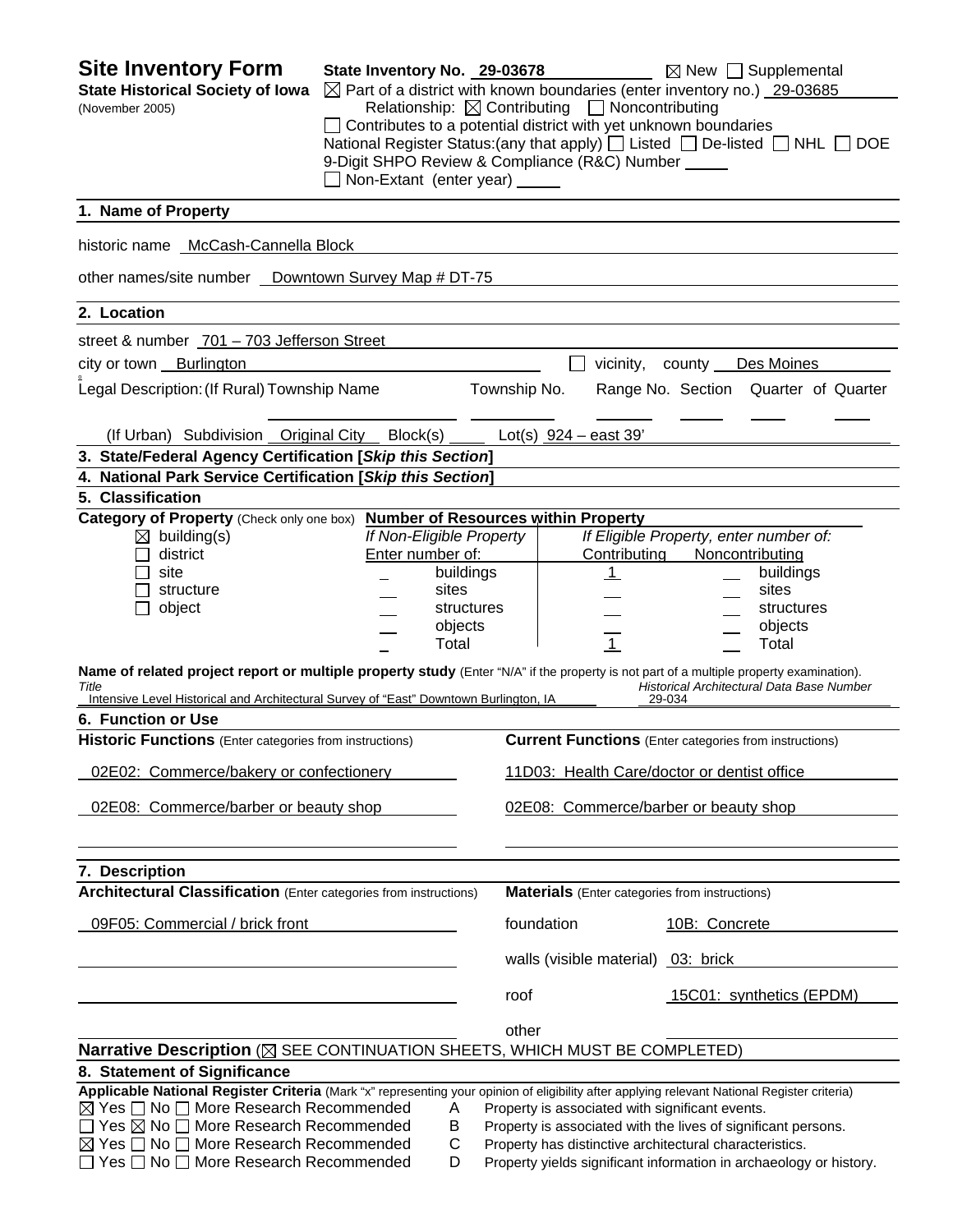| Address 701 - 703 Jefferson Street<br>County<br>Des Moines                                                                                                                                                                                                                                                                                                                                                                                                                                                                                                                                                                                                                                                                                                                                                                                                                                                                                                                                                                                                                                                                                                                                                                                                                                                                                                                                                                                                                                                  | Site Number<br>29-03678                                                |
|-------------------------------------------------------------------------------------------------------------------------------------------------------------------------------------------------------------------------------------------------------------------------------------------------------------------------------------------------------------------------------------------------------------------------------------------------------------------------------------------------------------------------------------------------------------------------------------------------------------------------------------------------------------------------------------------------------------------------------------------------------------------------------------------------------------------------------------------------------------------------------------------------------------------------------------------------------------------------------------------------------------------------------------------------------------------------------------------------------------------------------------------------------------------------------------------------------------------------------------------------------------------------------------------------------------------------------------------------------------------------------------------------------------------------------------------------------------------------------------------------------------|------------------------------------------------------------------------|
| <b>Burlington</b><br>City                                                                                                                                                                                                                                                                                                                                                                                                                                                                                                                                                                                                                                                                                                                                                                                                                                                                                                                                                                                                                                                                                                                                                                                                                                                                                                                                                                                                                                                                                   | 29-03685<br>District Number                                            |
| <b>Criteria Considerations</b><br>$\Box$ A Owned by a religious institution or used<br>$\Box$ E A reconstructed building, object, or structure.<br>for religious purposes.<br>$\Box$ F A commemorative property.<br>B Removed from its original location.<br>C A birthplace or grave.<br>50 years.<br>D A cemetery                                                                                                                                                                                                                                                                                                                                                                                                                                                                                                                                                                                                                                                                                                                                                                                                                                                                                                                                                                                                                                                                                                                                                                                          | □ G Less than 50 years of age or achieved significance within the past |
| Areas of Significance (Enter categories from instructions)<br><b>Significant Dates</b>                                                                                                                                                                                                                                                                                                                                                                                                                                                                                                                                                                                                                                                                                                                                                                                                                                                                                                                                                                                                                                                                                                                                                                                                                                                                                                                                                                                                                      |                                                                        |
| Construction date<br>1855<br>05: Commerce                                                                                                                                                                                                                                                                                                                                                                                                                                                                                                                                                                                                                                                                                                                                                                                                                                                                                                                                                                                                                                                                                                                                                                                                                                                                                                                                                                                                                                                                   | $\boxtimes$ check if circa or estimated date                           |
| Other dates, including renovation                                                                                                                                                                                                                                                                                                                                                                                                                                                                                                                                                                                                                                                                                                                                                                                                                                                                                                                                                                                                                                                                                                                                                                                                                                                                                                                                                                                                                                                                           |                                                                        |
| 02: Architecture<br>c.1925                                                                                                                                                                                                                                                                                                                                                                                                                                                                                                                                                                                                                                                                                                                                                                                                                                                                                                                                                                                                                                                                                                                                                                                                                                                                                                                                                                                                                                                                                  |                                                                        |
| <b>Architect/Builder</b><br><b>Significant Person</b><br>(Complete if National Register Criterion B is marked above)<br>Architect                                                                                                                                                                                                                                                                                                                                                                                                                                                                                                                                                                                                                                                                                                                                                                                                                                                                                                                                                                                                                                                                                                                                                                                                                                                                                                                                                                           |                                                                        |
| <b>Builder</b>                                                                                                                                                                                                                                                                                                                                                                                                                                                                                                                                                                                                                                                                                                                                                                                                                                                                                                                                                                                                                                                                                                                                                                                                                                                                                                                                                                                                                                                                                              |                                                                        |
| Narrative Statement of Significance ( $\boxtimes$ SEE CONTINUATION SHEETS, WHICH MUST BE COMPLETED)                                                                                                                                                                                                                                                                                                                                                                                                                                                                                                                                                                                                                                                                                                                                                                                                                                                                                                                                                                                                                                                                                                                                                                                                                                                                                                                                                                                                         |                                                                        |
| 9. Major Bibliographical References                                                                                                                                                                                                                                                                                                                                                                                                                                                                                                                                                                                                                                                                                                                                                                                                                                                                                                                                                                                                                                                                                                                                                                                                                                                                                                                                                                                                                                                                         |                                                                        |
| Bibliography $\boxtimes$ See continuation sheet for citations of the books, articles, and other sources used in preparing this form                                                                                                                                                                                                                                                                                                                                                                                                                                                                                                                                                                                                                                                                                                                                                                                                                                                                                                                                                                                                                                                                                                                                                                                                                                                                                                                                                                         |                                                                        |
| 10. Geographic Data                                                                                                                                                                                                                                                                                                                                                                                                                                                                                                                                                                                                                                                                                                                                                                                                                                                                                                                                                                                                                                                                                                                                                                                                                                                                                                                                                                                                                                                                                         |                                                                        |
| <b>UTM References (OPTIONAL)</b><br>Zone<br>Easting<br>Northing<br>Zone<br>Easting<br>2<br>1                                                                                                                                                                                                                                                                                                                                                                                                                                                                                                                                                                                                                                                                                                                                                                                                                                                                                                                                                                                                                                                                                                                                                                                                                                                                                                                                                                                                                | Northing                                                               |
| 3<br>4                                                                                                                                                                                                                                                                                                                                                                                                                                                                                                                                                                                                                                                                                                                                                                                                                                                                                                                                                                                                                                                                                                                                                                                                                                                                                                                                                                                                                                                                                                      |                                                                        |
| See continuation sheet for additional UTM references or comments                                                                                                                                                                                                                                                                                                                                                                                                                                                                                                                                                                                                                                                                                                                                                                                                                                                                                                                                                                                                                                                                                                                                                                                                                                                                                                                                                                                                                                            |                                                                        |
| 11. Form Prepared By                                                                                                                                                                                                                                                                                                                                                                                                                                                                                                                                                                                                                                                                                                                                                                                                                                                                                                                                                                                                                                                                                                                                                                                                                                                                                                                                                                                                                                                                                        |                                                                        |
| name/title Mary B. Luttenegger, volunteer                                                                                                                                                                                                                                                                                                                                                                                                                                                                                                                                                                                                                                                                                                                                                                                                                                                                                                                                                                                                                                                                                                                                                                                                                                                                                                                                                                                                                                                                   | Rebecca L. McCarley, consultant, Davenport                             |
| organization __ Burlington Historic Preservation Commission ____________________                                                                                                                                                                                                                                                                                                                                                                                                                                                                                                                                                                                                                                                                                                                                                                                                                                                                                                                                                                                                                                                                                                                                                                                                                                                                                                                                                                                                                            | date <b>October 24, 2012</b>                                           |
| street & number<br>City Hall, 400 Washington Street                                                                                                                                                                                                                                                                                                                                                                                                                                                                                                                                                                                                                                                                                                                                                                                                                                                                                                                                                                                                                                                                                                                                                                                                                                                                                                                                                                                                                                                         | telephone 319-753-8158                                                 |
| <b>Burlington</b><br>city or town                                                                                                                                                                                                                                                                                                                                                                                                                                                                                                                                                                                                                                                                                                                                                                                                                                                                                                                                                                                                                                                                                                                                                                                                                                                                                                                                                                                                                                                                           | zip code $52601$<br>state<br>lowa                                      |
| ADDITIONAL DOCUMENTATION (Submit the following items with the completed form)                                                                                                                                                                                                                                                                                                                                                                                                                                                                                                                                                                                                                                                                                                                                                                                                                                                                                                                                                                                                                                                                                                                                                                                                                                                                                                                                                                                                                               |                                                                        |
| <b>FOR ALL PROPERTIES</b><br>Map: showing the property's location in a town/city or township.<br>1.<br>Site plan: showing position of buildings and structures on the site in relation to public road(s).<br>2.<br>Photographs: representative black and white photos. If the photos are taken as part of a survey for which the Society is to be<br>3.<br>curator of the negatives or color slides, a photo/catalog sheet needs to be included with the negatives/slides and the following<br>needs to be provided below on this particular inventory site:<br>Roll/slide sheet #<br>Frame/slot #<br>Roll/slide sheet #<br>Frame/slot #<br>Roll/slide sheet #<br>Frame/slot #<br>See continuation sheet or attached photo & slide catalog sheet for list of photo roll or slide entries.<br>$\boxtimes$ Photos/illustrations without negatives are also in this site inventory file.<br>FOR CERTAIN KINDS OF PROPERTIES, INCLUDE THE FOLLOWING AS WELL<br>Farmstead & District: (List of structures and buildings, known or estimated year built, and contributing or noncontributing status)<br>1.<br>2.<br>Barn:<br>A sketch of the frame/truss configuration in the form of drawing a typical middle bent of the barn.<br>a.<br>A photograph of the loft showing the frame configuration along one side.<br>b.<br>A sketch floor plan of the interior space arrangements along with the barn's exterior dimensions in feet.<br>c.<br>State Historic Preservation Office (SHPO) Use Only Below This Line | Date Taken<br>Date Taken<br>Date Taken                                 |
| Concur with above survey opinion on National Register eligibility: $\Box$ Yes $\Box$ No<br>This is a locally designated property or part of a locally designated district.                                                                                                                                                                                                                                                                                                                                                                                                                                                                                                                                                                                                                                                                                                                                                                                                                                                                                                                                                                                                                                                                                                                                                                                                                                                                                                                                  | More Research Recommended                                              |
|                                                                                                                                                                                                                                                                                                                                                                                                                                                                                                                                                                                                                                                                                                                                                                                                                                                                                                                                                                                                                                                                                                                                                                                                                                                                                                                                                                                                                                                                                                             |                                                                        |
|                                                                                                                                                                                                                                                                                                                                                                                                                                                                                                                                                                                                                                                                                                                                                                                                                                                                                                                                                                                                                                                                                                                                                                                                                                                                                                                                                                                                                                                                                                             |                                                                        |

*Evaluated by (name/title): Date:*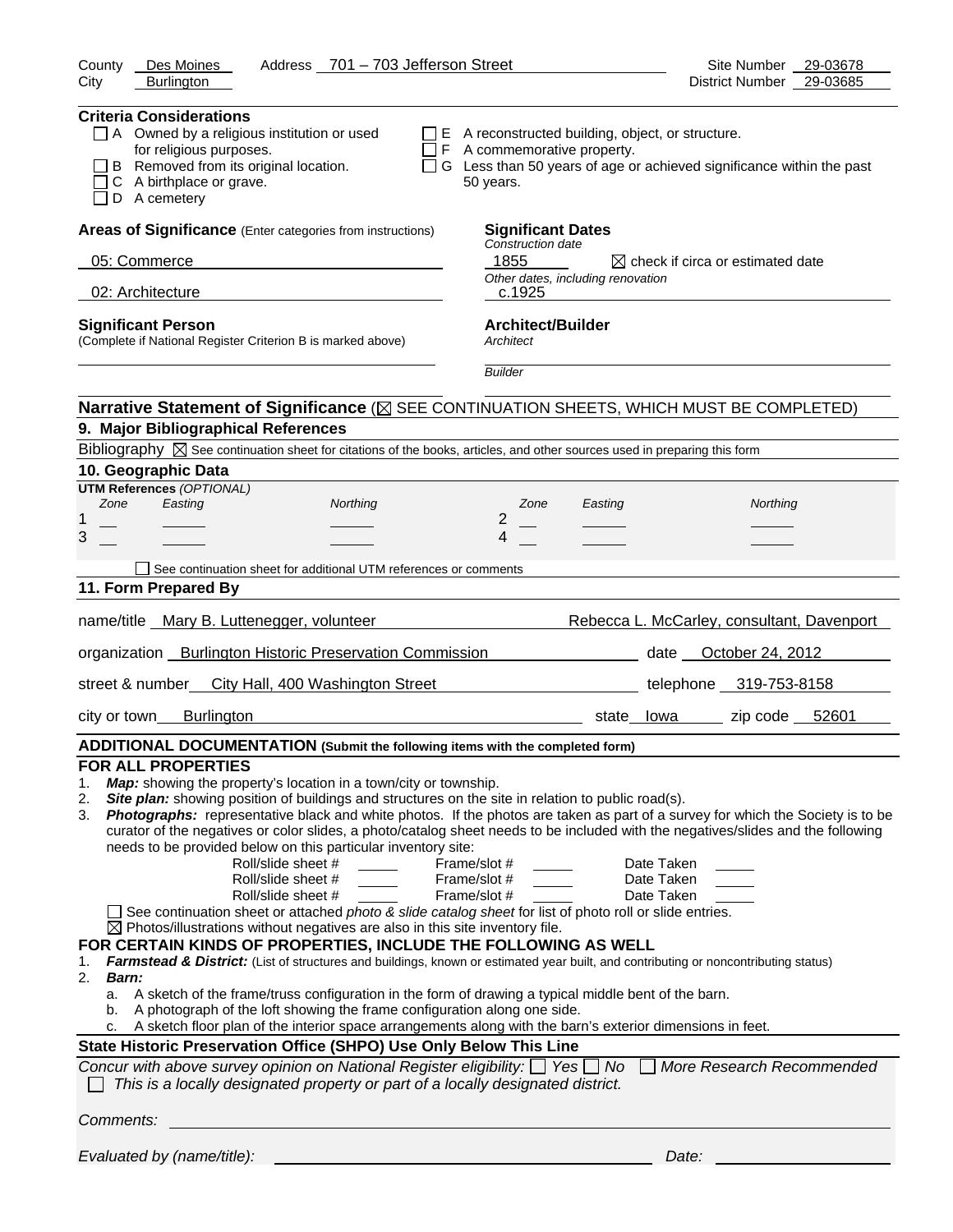Page 1

| McCash-Cannella Block      | Des Moines |
|----------------------------|------------|
| Name of Property           | County     |
| 701 - 703 Jefferson Street | Burlington |
| Address                    | City       |

#### **7. Narrative Description**

This is a two-story brick commercial building with a stone foundation. The core of the building dates to the 1850s, and it was known as the McCash Block with the two additional sections to the west. This 701-703 portion was bought by the Cannella family in 1910, and the current brick façade appears to date to around 1925. The 701 Jefferson storefront has been remodeled, and it has two rectangular glass windows with stone sills and one white wood door with a white aluminum storm. The infill is buff brick. The 703 storefront is more historically intact. It has two large store front windows with two smaller side windows leading to the centered recessed entry, which is wood framed with glass. A transom window with small glass panes spans the width of the storefront. The second story has four sets of paired one-over-one-light double-hung windows. The windows have stone sills and no lintel detail, typical of the 1920s. Simple brick banding extends across the top of the building. A portion of the first story facing N.  $7<sup>th</sup>$  street to the east was remodeled in 1979 with aluminum siding added and a double door. The second story windows are set within segmental arch brick lintels, typical of the 19<sup>th</sup> century. The brick rear addition was built around 1925, and it sits on a concrete foundation. The rear of this building also has a wood porch on the second story.

#### **8. Narrative Statement of Significance**

The McCash-Cannella Block appears to contribute historically and architecturally to the potential Downtown Commercial Historic District. This block was excluded from the West Jefferson Street Historic District due to its early 20<sup>th</sup> century cladding. This cladding falls within the period of significance for the Downtown Commercial Historic District, and it is significant among efforts to improve buildings downtown in this period. The business history is also significant within the district. Cannella Confectionary operated at 701 from 1892 to the 1940s, transitioning into a restaurant that continued here into the 1960s. Additionally a barber shop has operated at 703 from the 1910s to the present. At this time, it does not appear that the building would be individually eligible for the National Register of Historic Places under Criteria A, B, or C.

The core of this building was constructed between 1850 and 1855. In 1850, George Gearhart sold Lot 924-east 39' to Daniel Doffelmeyer for \$135.00 (Deed book 15, p 121). Daniel & Virginia Doffelmeyer sold Lot 924-east 39' to Wm D. McCash on June 3, 1855 for \$1,700 (Deed book 19, p625). According to the recorder's records, Wm D. McCash and his family owned this building until 1910. This address of 701 Jefferson was referenced as the McCash Block in the NRHP nomination for the West Jefferson Street Historic District, with the block excluded from the district due to the later brick facade (section 7, p.22). Newspaper ads reference the McCash Block on Jefferson between  $7<sup>th</sup>$  and  $8<sup>th</sup>$  Street, and a note was included in the March 14, 1894 *Hawk-Eye* that the block was receiving a fresh coat of paint. In 1886 this building appeared on the first Sandborn map for Burlington. In the 1885-86 city directory it says a Wm Martin was operating a candy and tobacco business at 701 Jefferson. In the 1892 city directory, Antonia Corso was operating a confectionery at 701 Jefferson and there was a second-hand store at 703 Jefferson. In the 1900-01 city directory, J. Cannella was operating a fruit stand and Fast Freight Line at 701 Jefferson and 703 Jefferson is vacant.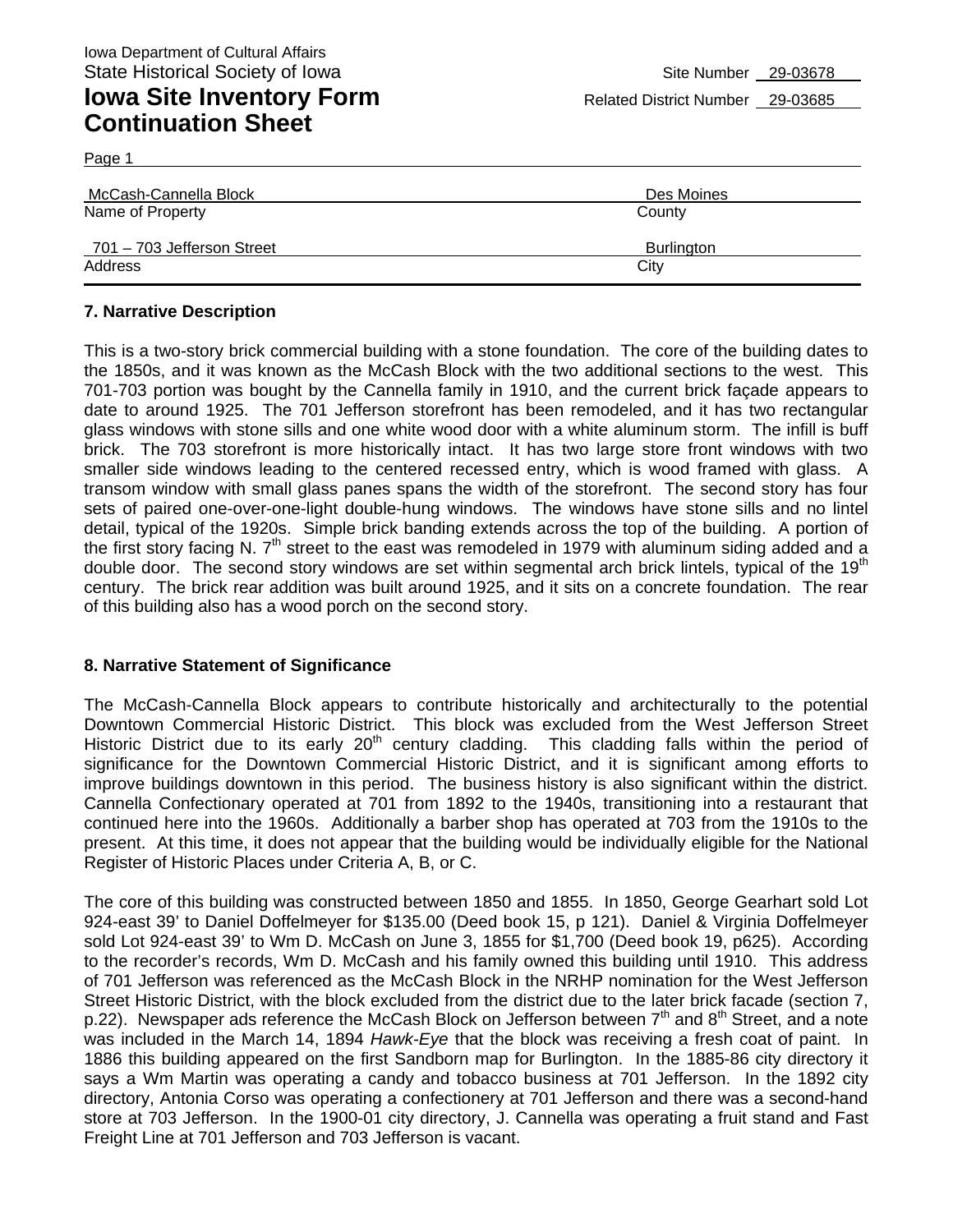Page 2

| McCash-Cannella Block      | Des Moines |
|----------------------------|------------|
| Name of Property           | County     |
| 701 – 703 Jefferson Street | Burlington |
| Address                    | City       |

On December 27, 1910, Grace McCash sold the east 39' of Lot 924 to Joseph Cannella (Deed book 112, p.50). The remainder of the McCash block – west 78' of Lot 924 – was the sold at auction in December 1913 to Milton M. Dayton for \$11,000, with proceeds split among the heirs.

In the 1910-11 city directory, Joseph Cannella and his wife, Vincenza operated a bakery at 701 Jefferson. The 1920-21 city directory shows Joseph Cannella operating a bakery at 701 Jefferson. The June 11, 1927 *Hawk-Eye* announcing the completion of a complete interior remodel of Joe Cannella's fruit store and ice cream parlor at Jefferson and  $7<sup>th</sup>$  Street. The article noted that the business was established at this site in 1892 by Joe Cannella, starting as a small fruit stand. It now sold fruit, tobacco, candy, and ice cream. An addition was built on the rear a few years ago for additional space. The soda fountain and ice cream parlor were busy through the summer months. A new electrically cooled fountain was now installed, as well as new booths. They also expanded the menu to include sandwiches and hot drinks ("Cannella's Newly Remodeled Store Opens Today," *Hawk-Eye,* June 11, 1927, 5). No mention was made of any exterior remodeling, so it does not appear that the brick veneer was installed at this time. In the 1930 city directory, Mrs. Vincent Cannella is running a confectionery at 701 Jefferson. In July 1937, air conditioning was installed at the Cannella Confectionary at 701 Jefferson – the first air conditioned confectionary in Burlington and the second eating establishment to have air conditioning ("Cannella Store Air Conditioned," *Hawk-Eye,* July 30, 1937, 2). Vincenza Cannella had two sons living in Burlington at this time – August and Charles. In 1940 city directory, August Cannella had opened a tavern at 701 Jefferson. There were 49 taverns in the Burlington city directory of 1940. In 1951 city directory, August Cannella is still running a tavern at 701 Jefferson. In the 1960 city directory, Cannella's tavern remains at 701 Jefferson.

The Cannellas rented the 703 storefront to tenants through this period. In the 1910-11 city directory, Eustacius Beck and wife Emma ran a saloon at 703 Jefferson. The 1920-21 city directory shows Oliver Beebe running a barber shop here. In the 1930 city directory, Charles Cannella is operating a barber shop at 703 Jefferson. In 1940 city directory, Charles Cannella, a son, continued the barber shop at 703 Jefferson, of which there were 35 in the 1940 city directory. In 1951 city directory, Charles & Mary Cannella are operating a barber shop. In the 1960 city directory, the Modern Barber shop operated by Joseph Mulcahey is at 703 Jefferson.

By the 1970 city directory, Dr. Charles P. Miller, a chiropractor, had his office at 701 Jefferson and 703 Jefferson is vacant. Then in 1975, Dr. Miller purchased Lot 924 – east 39' from August and Mary Cannella (Deed book 335, p. 307). Virginia Miller then sold Lot 924 – east 39' to her daughter and sonin-law, Evelyn & Tom Swearingen on 8/17/2000 (Deed book 2002 p.009241). Today, the Swearingen's have a chiropractic office in 701 Jefferson & Modern Barber shop is located in 703 Jefferson.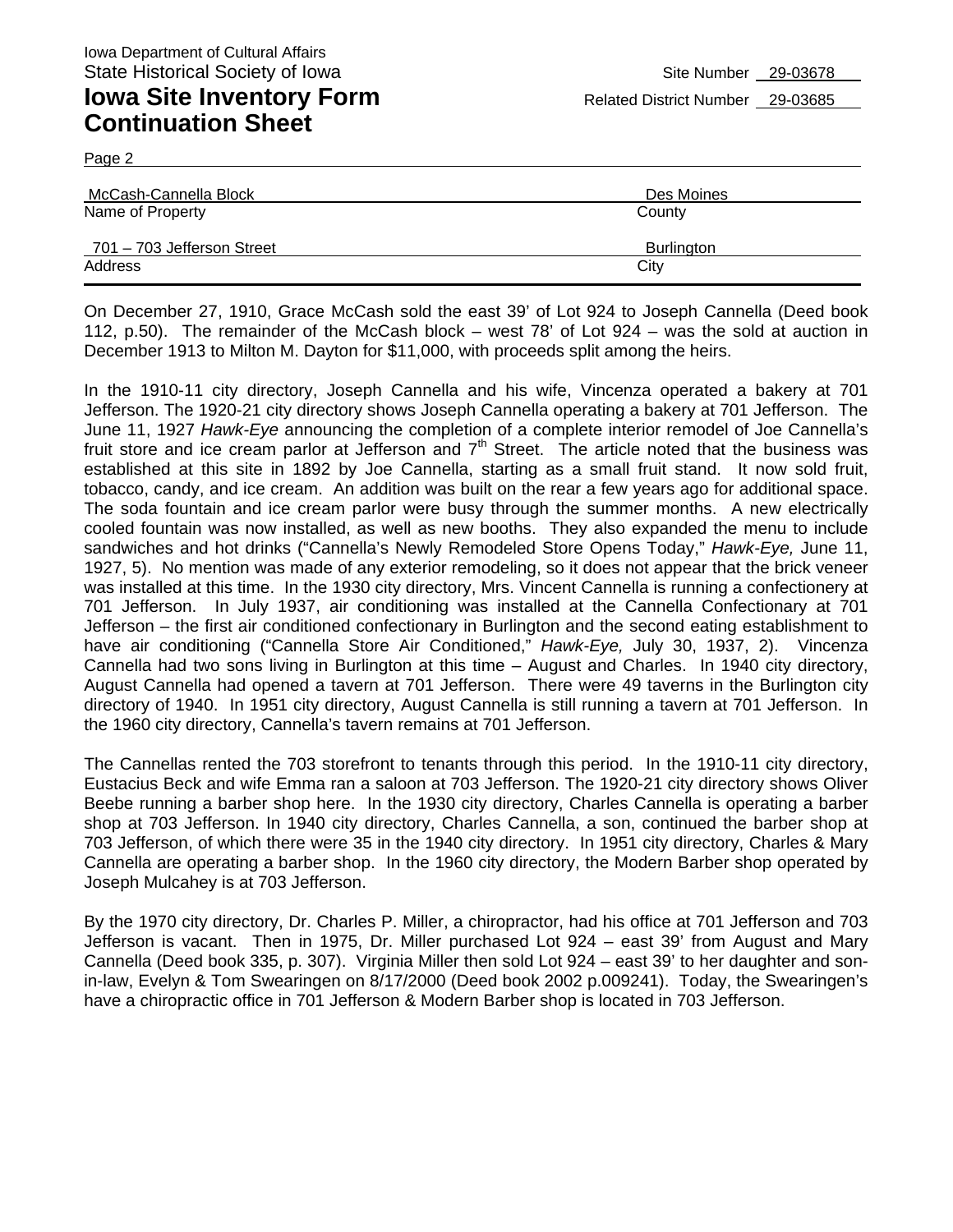Page 3

| McCash-Cannella Block      | Des Moines |
|----------------------------|------------|
| Name of Property           | County     |
| 701 – 703 Jefferson Street | Burlington |
| Address                    | City       |

#### **9. Major Bibliographical References**

Antrobus, A.T. *History of Des Moines County Iowa and Its People.* Chicago, IL: S.J. Clarke Publishing Company, 1915.

*Biographical Review of Des Moines County, Iowa.* Chicago: Hobart Publishing Company, 1905.

City Directories, Burlington, Iowa, various dates. On microfiche at the Burlington Public Library

Deed records, per transfer books at Des Moines County Auditor's Office.

Downtown Partners, Inc., a Division of the Greater Burlington Partnership, Burlington, Iowa. Collection of collected historic photographs of downtown Burlington.

Newspapers, various titles and editions. Particular special editions utilized: *Burlington Evening Gazette,* March 24, 1906 *Daily Hawk-Eye Gazette,* September 2, 1938 *Burlington Hawk-Eye Gazette,* August 4, 1942 *Burlington Hawk-Eye,* July 10, 1962 *Burlington Hawk-Eye,* July 4, 1976

*Perspective Map of the City of Burlington, IA.* Milwaukee, WI: American Publishing Co., 1889.

*Portrait and Biographical Album of Des Moines County, Iowa.* Chicago: Acme Publishing Company, 1888.

Sanborn Map Company. "Burlington, Iowa," Fire Insurance Maps. New York: Sanborn Map Company, 1886, 1892, 1900, 1931, 1952.

Smith, Claudia, and Marie Landon. 1976 survey of sites in Burlington. Iowa Site Inventory forms prepared on file at State Historic Preservation Office, Des Moines, IA.

Vertical files. Files on business/industry as well as individual businesses. Burlington Public Library, Burlington, Iowa.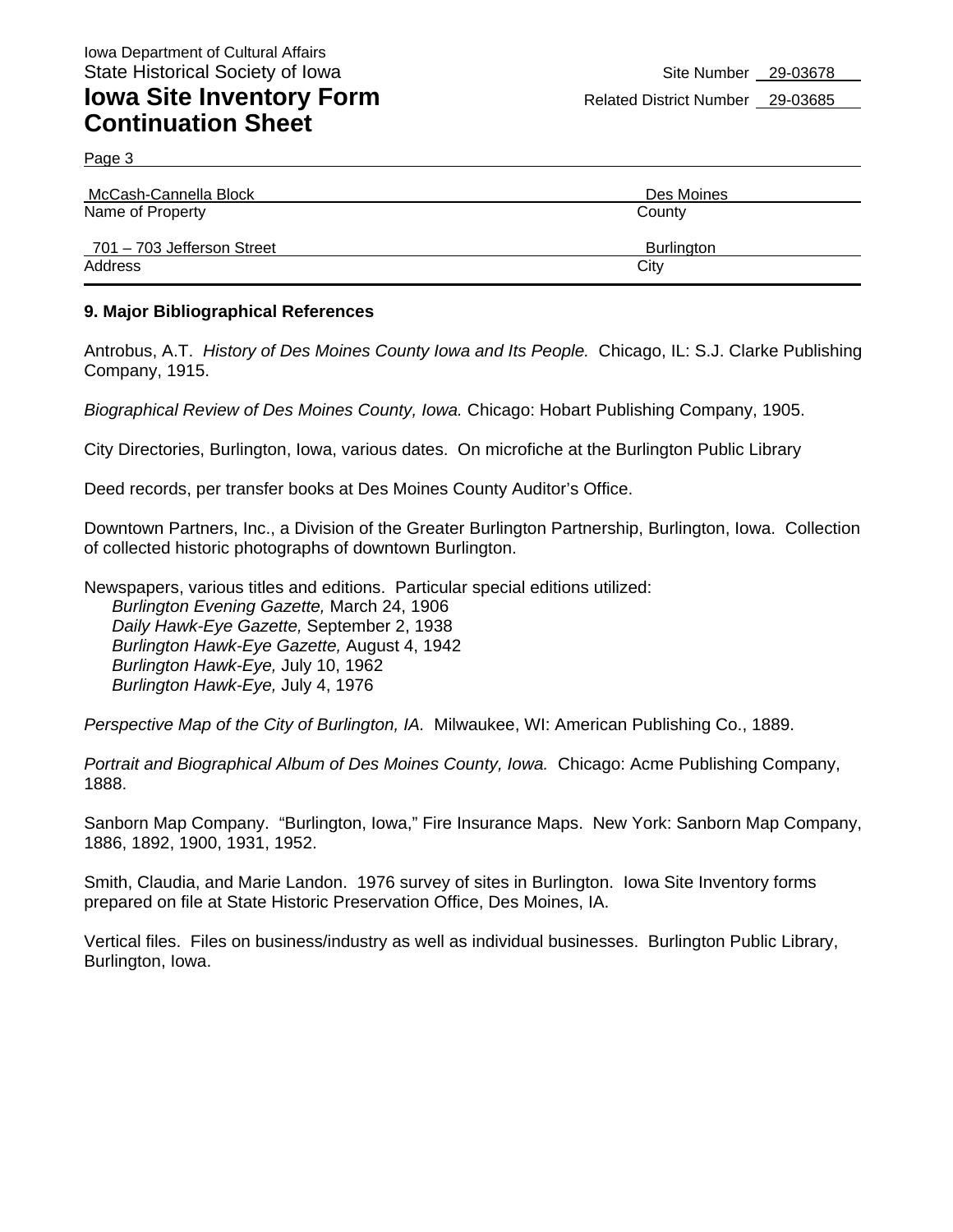Page 4

| McCash-Cannella Block      | Des Moines |
|----------------------------|------------|
| Name of Property           | County     |
| 701 - 703 Jefferson Street | Burlington |
| Address                    | City       |

#### **Location map**



*Base aerial photography by Aerial Services Inc for Des Moines County GIS Commission, March 2010.*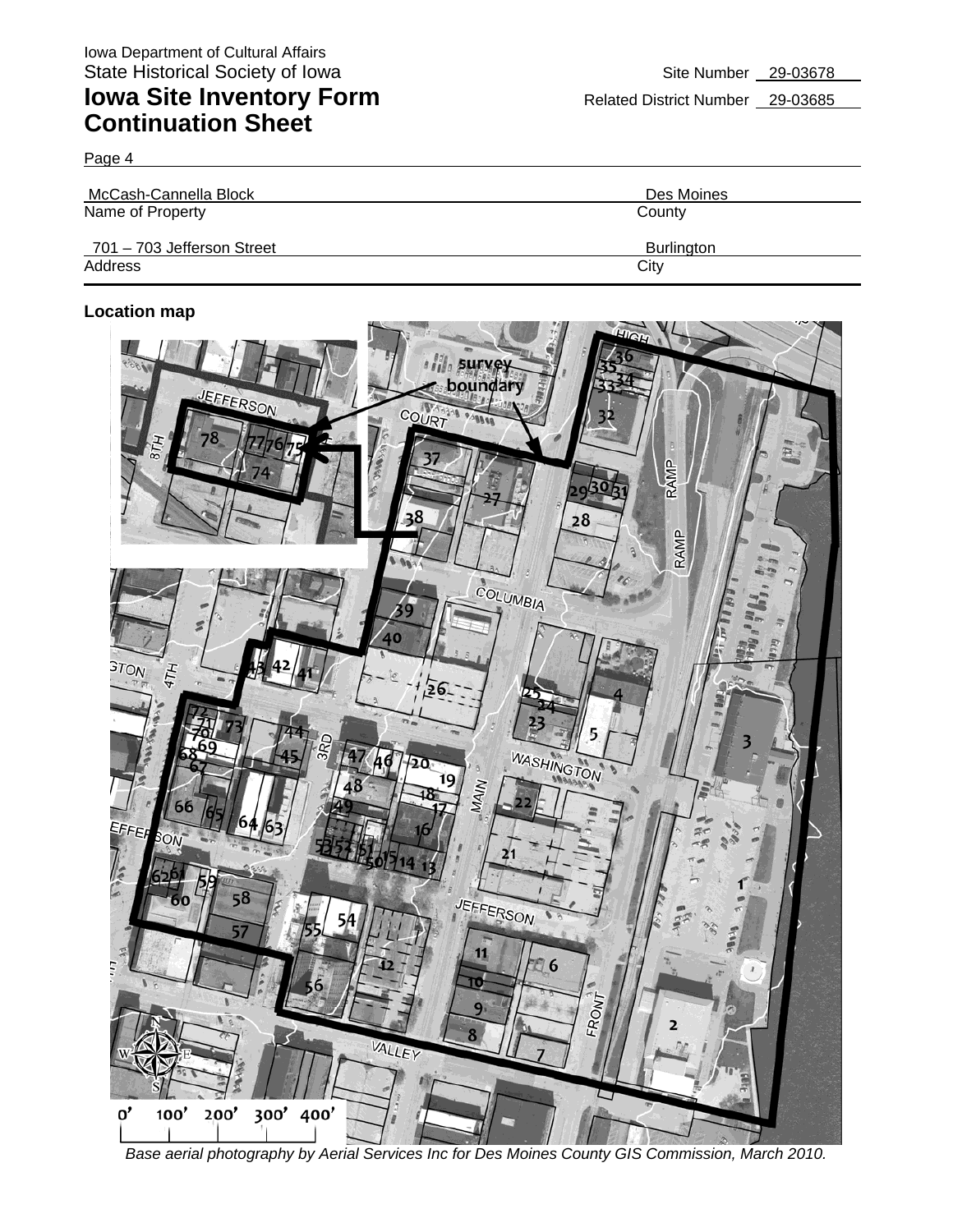Page 5

## **Iowa Site Inventory Form** Related District Number 29-03685 **Continuation Sheet**

| McCash-Cannella Block                          | Des Moines           |
|------------------------------------------------|----------------------|
| Name of Property<br>701 - 703 Jefferson Street | County<br>Burlington |
| Address                                        | City                 |

#### **Building plan (from assessor's website)**

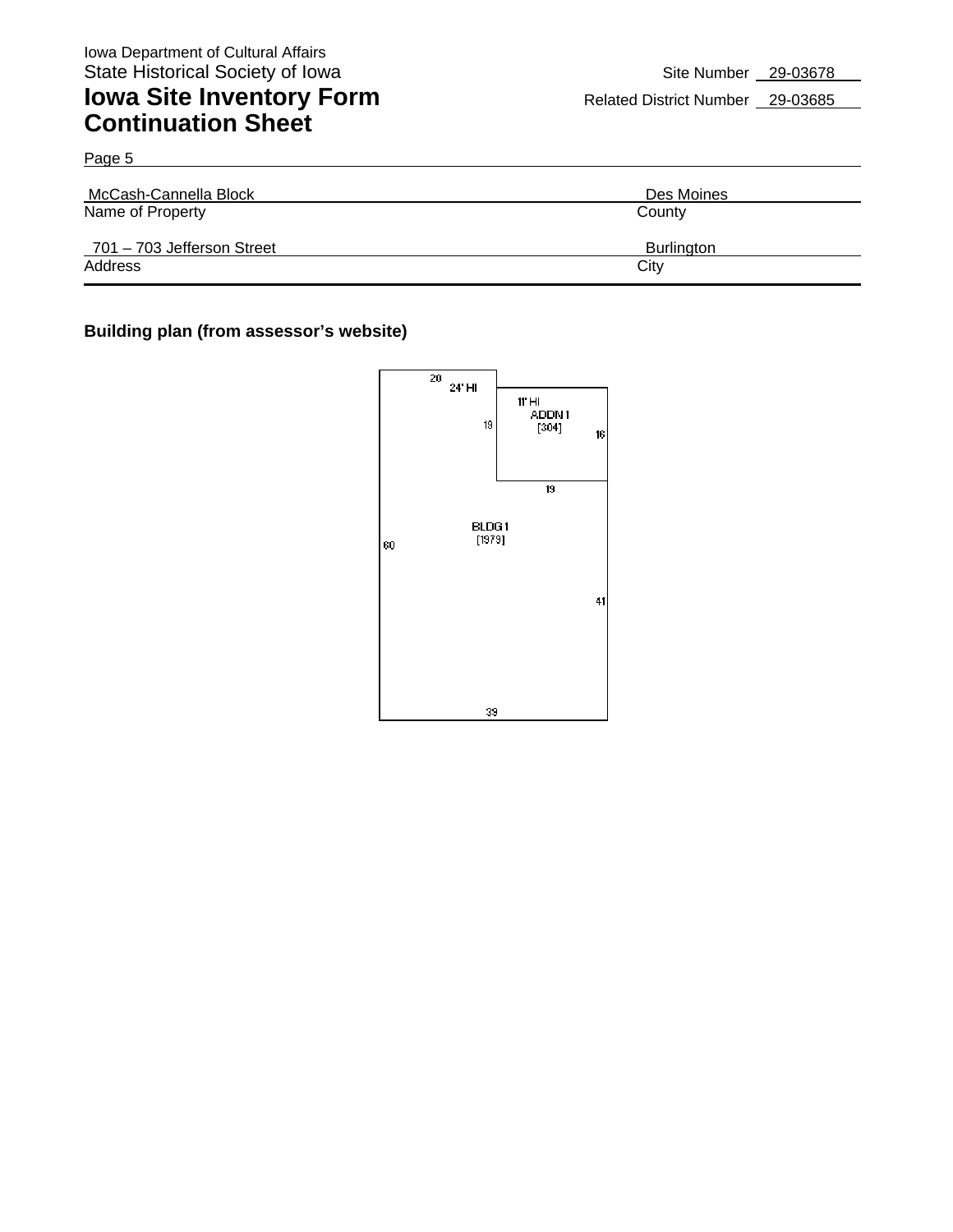| McCash-Cannella Block      | Des Moines        |
|----------------------------|-------------------|
| Name of Property           | County            |
| 701 - 703 Jefferson Street | <b>Burlington</b> |
| Address                    | City              |

#### **Historic images**

Page 6



**700 block of Jefferson in 1950s (Downtown Partners collection)**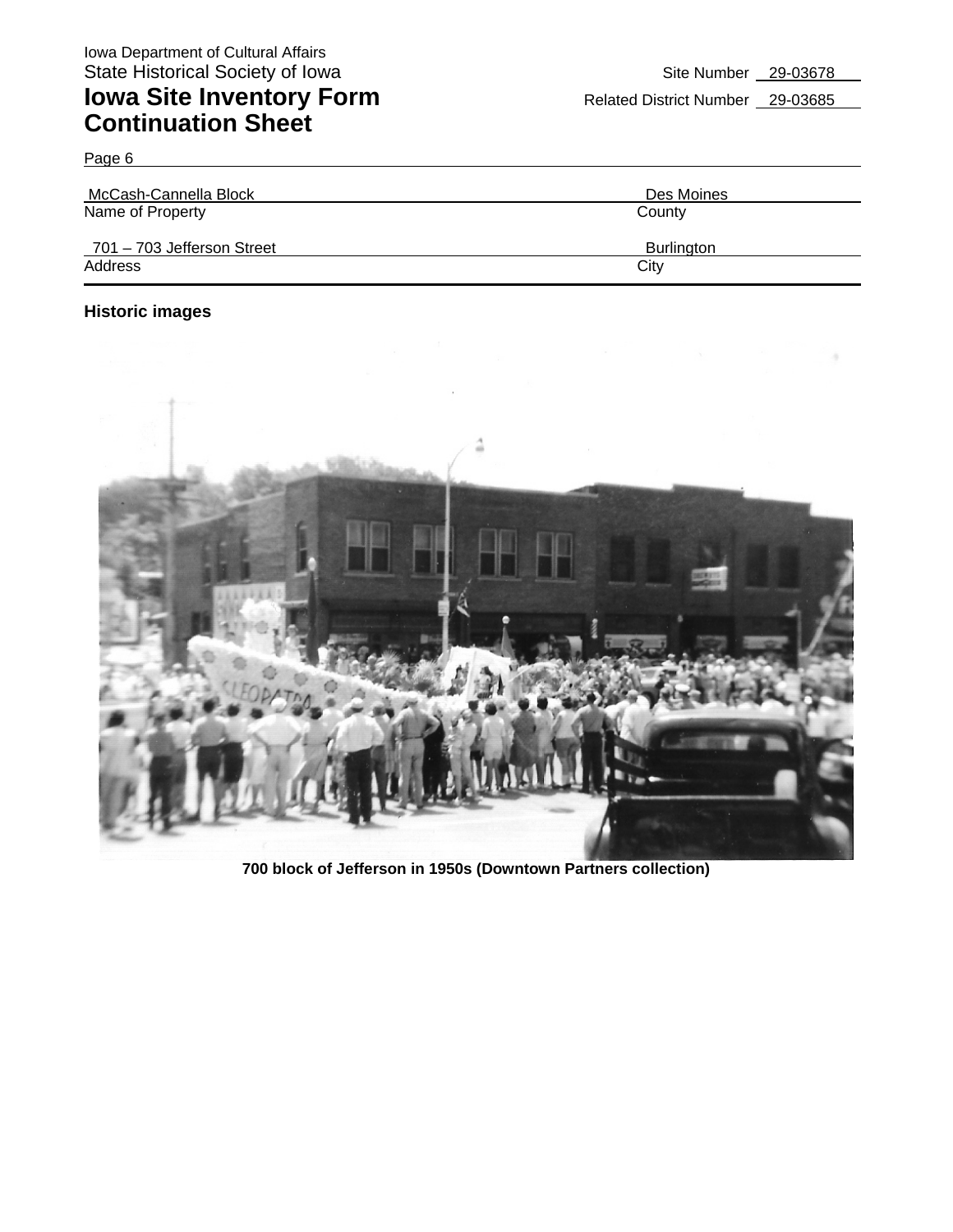| McCash-Cannella Block      | Des Moines        |
|----------------------------|-------------------|
| Name of Property           | County            |
| 701 - 703 Jefferson Street | <b>Burlington</b> |
| Address                    | City              |

#### **Digital photographs**

Page 7



**Photograph 29-03678-001 – East and north elevations, looking southwest (McCarley, November 15, 2012)**